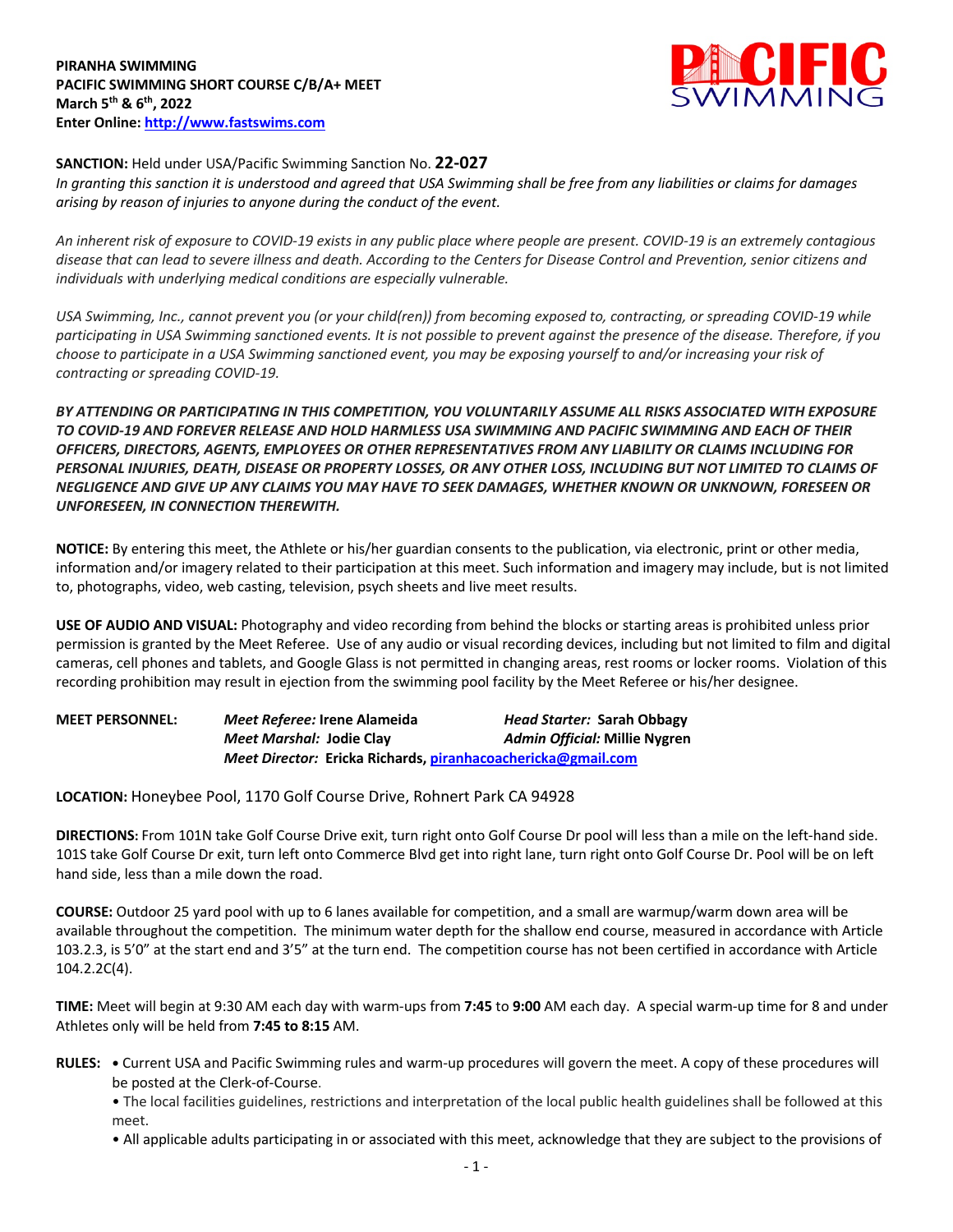the USA Swimming Minor Athlete Abuse Prevention Policy ("MAAPP"), and that they understand that compliance with the MAAPP policy is a condition of participation in the conduct of this competition.

- All events are timed finals.
- All events will swim fast to slow.
- Athletes may compete in **4** events per day.
- All Athletes ages 12 and under should complete competition within four (4) hours.

• Entries will be accepted until the number of splashes exceeds the estimated timeline, per the "Four-Hour Rule," based on the Athletes age and gender.

**•** If local conditions warrant it the Meet Referee, with the concurrence of the Meet Director, may require a mandatory scratch down. Immediate cash refunds will be made for any mandatory scratches.

- **•** Events and heats may be combined at the discretion of the Meet referee.
- **All Coaches and Officials must wear their USA Swimming membership cards in a visible manner.**

**•** The local facilities guidelines, restrictions and interpretation of local public health guidelines shall be followed at this meet. All applicable Sonoma County, City of Rohnert Park, and State of California Public Health requirements for protection against COVID-19 will apply. All persons in the facility must be masked (with the exception of athletes during warm up, warm down and actual competition.) The Meet director and Meet Referee may remove any individual who does not comply.

**ATTENTION HIGH SCHOOL ATHLETES:** If you are a High School Athlete in season, you need to be Unattached from this meet. It is the Athlete's responsibility to be Unattached from this meet. You can un-attach at the meet if necessary. This does not apply to Athletes swimming under the rules of the Nevada Interscholastic Activities Association (NIAA).

**UNACCOMPANIED ATHLETES:** Any USA Swimming Athlete-Member competing at the meet must be accompanied by a USA Swimming Member-Coach for the purposes of Athlete supervision during warm-up, competition and warm-down. If a Coach-Member of the Athlete's USA Swimming Club does not attend the meet to serve in said supervisory capacity, it is the responsibility of the Athlete or the Athlete's legal guardian to arrange for supervision by a USA Swimming Member-Coach. The Meet Director or Meet Referee may assist the Athlete in making arrangements for such supervision; however, it is recommended that such arrangements be made in advance of the meet by the Athlete's USA Swimming Club Member-Coach.

**RACING STARTS:** Athletes must be certified by a USA Swimming member-coach as being proficient in performing a racing start or must start the race in the water. It is the responsibility of the Athlete or the Athlete's legal guardian to ensure compliance with this requirement.

**RESTRICTIONS:** • Smoking and the use of other tobacco products is prohibited on the pool deck, in the locker rooms, in spectator

- seating, on standing areas and in all areas used by Athletes, during the meet and during warm-up periods.
- Sale and use of alcoholic beverages is prohibited in all areas of the meet venue.
- No glass containers are allowed in the meet venue.
- No propane heater is permitted except for snack bar/meet operations.
- All shelters must be properly secured.
- Deck Changes are prohibited.

• Destructive devices, to include but not limited to, explosive devices and equipment, firearms (open or concealed), blades, knives, mace, stun guns and blunt objects are strictly prohibited in the swimming facility and its surrounding areas. If observed, the Meet Referee or his/her designee may ask that these devices be stored safely away from the public or removed from the facility. Noncompliance may result in the reporting to law enforcement authorities and ejection from the facility. Law enforcement officers (LEO) are exempt per applicable laws.

• Operation of a drone, or any other flying apparatus, is prohibited over the venue (pools, Athlete/Coach areas, Spectator areas and open ceiling locker rooms) any time Athletes, Coaches, Officials and/or Spectators are present.

- No pets allowed on deck, other than service assistance animals.
- **ELIGIBILITY:** Athletes must be current members of USA Swimming and enter their name and registration number on the meet entry card as they are shown on their Registration Card. If this is not done, it may be difficult to match the Athlete with the registration and times database. The meet host will check all Athlete registrations against the SWIMS database and if not found to be registered, the Meet Director shall accept the registration at the meet (a \$10 surcharge will be added to the regular registration fee). Duplicate registrations will be refunded by mail.

• Athletes in the "A" Division must have met at least USA Swimming Motivational "A" minimum time standard. Athletes in the "B" Division must have met at least the listed "B" minimum time standard. All entry times slower than the listed "B" time standard will be in the "C" Division.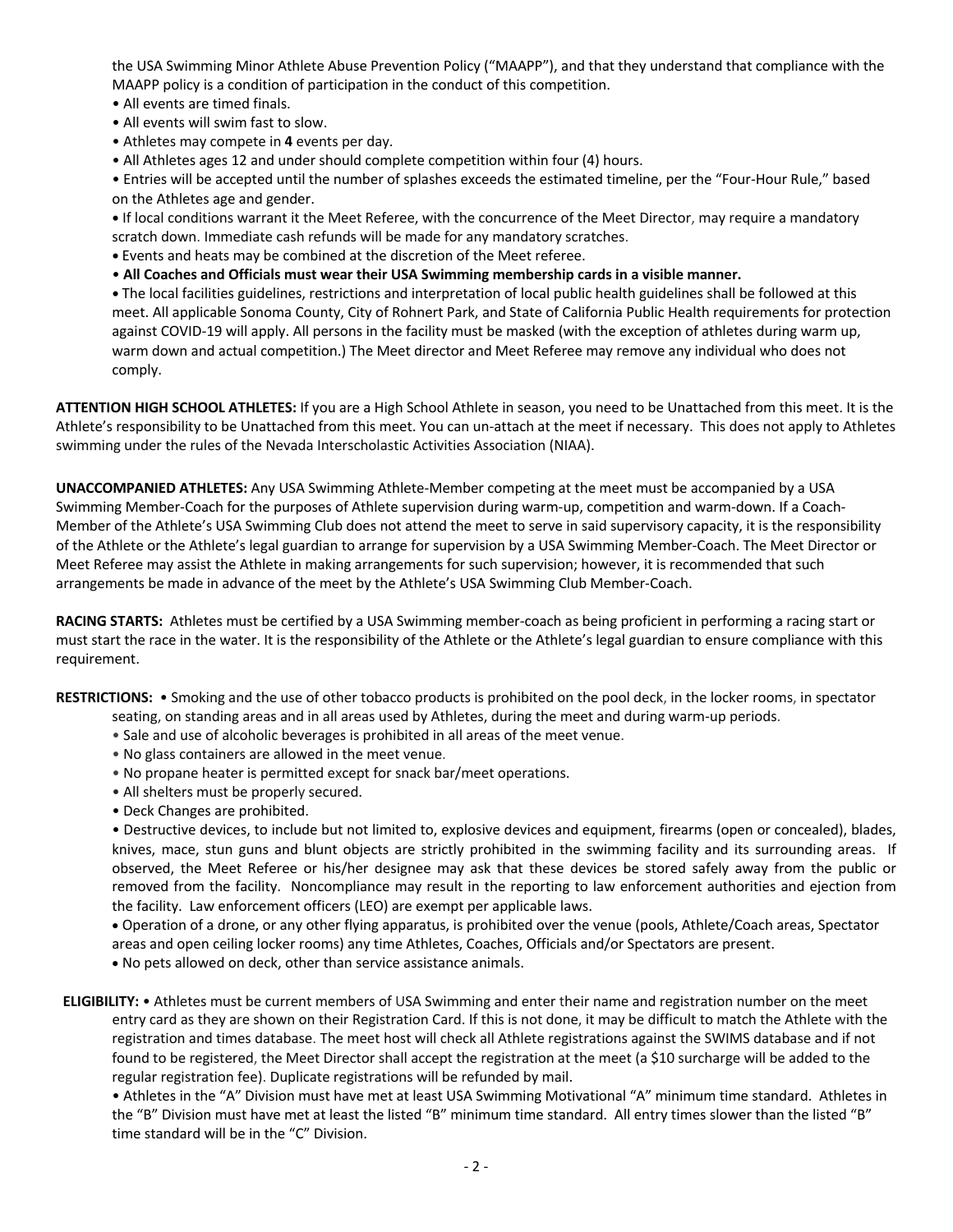• Entries with **"NO TIME" will be ACCEPTED.**

• Entry times submitted for this meet may be checked against a computer database and may be changed in accordance with Pacific Swimming Entry Time Verification Procedures.

• Athletes with a disability are welcome to attend this meet and should contact the Meet Director or Meet Referee regarding any special accommodations on entry times and seeding per Pacific Swimming policy.

• Athletes 19 years of age and over may compete in the meet for time only, no awards. Such Athletes must have met standards for the 17-18 age group.

• The Athlete's age will be the age of the Athlete on the first day of the meet.

**ENTRY FEES:** \$4.50 per event plus an \$8.00 SCY participation fee per Athlete. Entries will be rejected if payment is not sent at time of request. No refunds will be made, except mandatory scratch downs.

**ONLINE ENTRIES:** To enter online go to **www.fastswims.com** to receive an immediate entry confirmation. This method requires payment by credit card. FastSwims charges a processing fee for this service, 6.5% of the total Entry Fees plus \$0.75 per transaction, regardless of number of Athletes. Please note that the processing fee is a separate fee from the Entry Fees. If you do not wish to pay the processing fee, enter the meet using a mail entry. **Entering online is a convenience, is completely voluntary, and is in no way required or expected of an Athlete by Pacific Swimming.** Online entries will be accepted through **Wednesday**, **February 23, 2022**.

**MAILED OR HAND DELIVERED ENTRIES**: Entries must be on the attached consolidated entry form. Forms must be filled out completely and printed clearly with Athlete's best time. Entries must be postmarked by midnight, Monday, February 21, 2022, or hand delivered by **6:30 p.m. Wednesday, February 23, 2022**. No late entries will be accepted. Requests for confirmation of receipt of entries should include a self-addressed envelope.

**Make check payable to**: PIRANHA SWIMMING

| <b>Mail entries to:</b> Ericka Richards |                            | <b>Hand deliver entries to: Ericka Richards</b> |
|-----------------------------------------|----------------------------|-------------------------------------------------|
|                                         | 959 Golf Course Drive #142 | 1801 East Cotati Ave (SSU pool)                 |
| Rohnert Park, CA 94928                  |                            | Rohnert Park CA 94928                           |

**CHECK-IN:** The meet shall be pre-seeded. There will be no check-in. Athletes shall report to the bull-pen area at their scheduled time for each event.

**SCRATCHES:** Any Athletes not reporting for or competing in an individual timed final event that they have entered shall not be penalized.

**AWARDS:** Pins for 1-3rd, and Ribbons for 4th thru 8th in each age group, 8 &UN, 9-10,11-12, 13-14, 15-16, 17-18. Open events: Will be swum in combined heats, with awards being given by each separate age group (8&U, 9-10, and 11- 12, 13-14, 15-16, 17-18.) Awards can be picked up throughout the meet.

## **ADMISSION:** Free.

**SNACK BAR & HOSPITALITY:** A snack bar will be available throughout the competition. Coaches and working Officials will be provided lunch. Hospitality will serve refreshments to timers and volunteers.

**MISCELLANEOUS:** No overnight parking is allowed. Facilities will not be provided after meet hours

**MINIMUM OFFICIALS:** At least seven days prior to the start of the meet, meet management (Meet Director and/or Meet Referee) shall contact a representative from each club participating in the meet, and provide a preliminary inventory of the officials that club is required to provide for each session. Each club shall, by the start of the meet, provide to the Meet Director or designee a list of Officials who have agreed to represent that club during each session of the meet. At the meet, meet management shall conduct an inventory of officials, and shall compare the number of athletes entered in each session by each club with the number of officials present representing each club. If meet management certifies that a club has not provided sufficient officials for any session of the meet in accordance with the table below, excluding finals in a prelims and finals meet, the club shall be fined \$100 per missing official per session of the meet.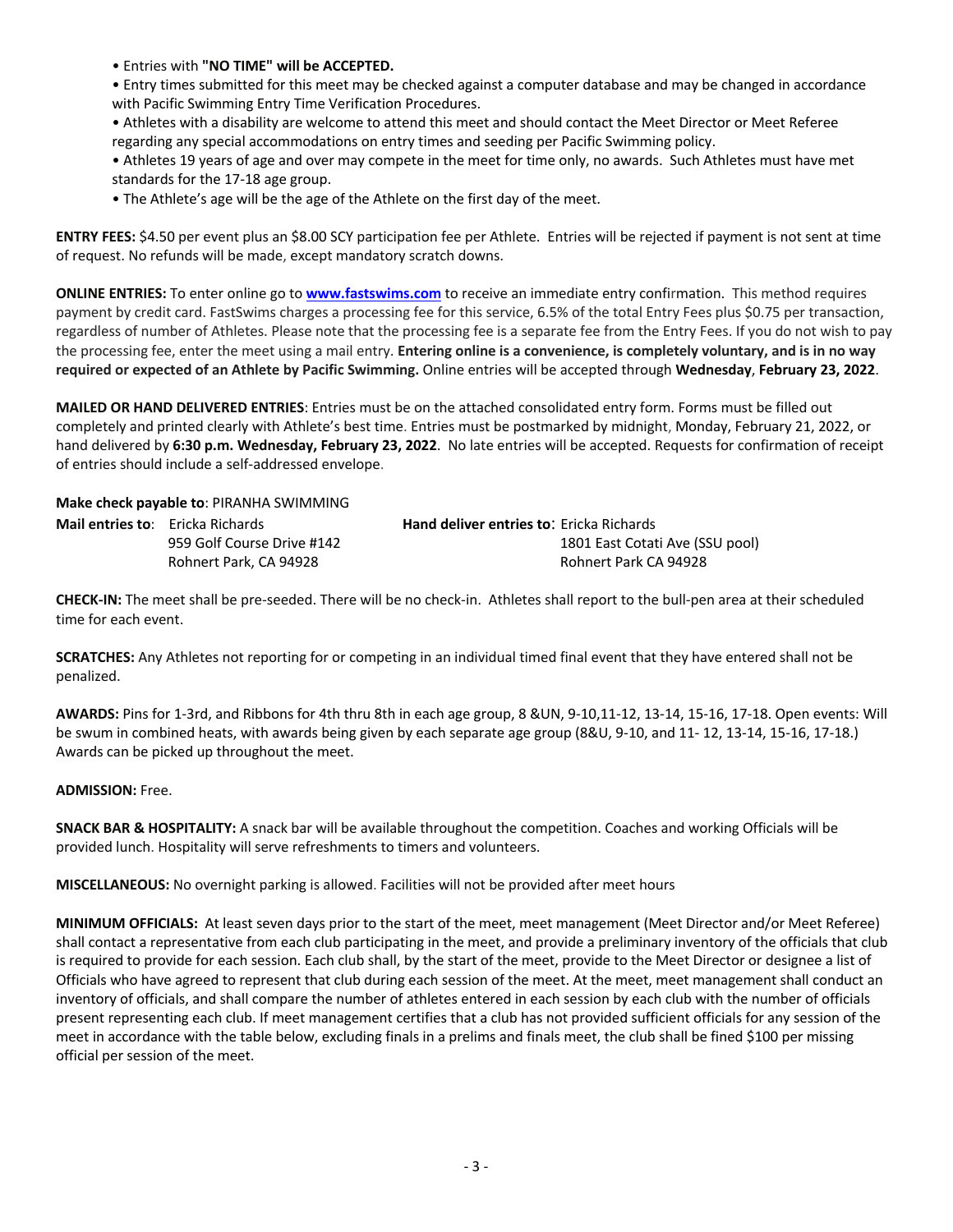| <b>Club Athletes entered in session</b> | <b>Trained and carded Officials requested</b> |  |  |  |  |  |
|-----------------------------------------|-----------------------------------------------|--|--|--|--|--|
| $1 - 10$                                |                                               |  |  |  |  |  |
| $11 - 25$                               |                                               |  |  |  |  |  |
| $26 - 50$                               |                                               |  |  |  |  |  |
| 51-75                                   |                                               |  |  |  |  |  |
| 76-100                                  |                                               |  |  |  |  |  |
| 100 or more                             |                                               |  |  |  |  |  |

\*Zone 3 shall include assigned and working Colorado, Intermediary/ Chief Timing Judge, and Computer operator in the count of officials for a session although these positions are not carded. Zone 3 shall accept uncarded Trainees in the count of officials for up to two sessions. Clubs may use officials "borrowed" from other clubs, or unattached officials at the meet who agree, to fulfill their obligation under the rule

## **EVENT SUMMARY**

|        | <b>SATURDAY</b>    |           |        | <b>SUNDAY</b>        |                    |              |              |  |  |
|--------|--------------------|-----------|--------|----------------------|--------------------|--------------|--------------|--|--|
| 8 & UN | <b>10 &amp; UN</b> | $11 - 12$ | 13-18  | <b>8 &amp; UN</b>    | <b>10 &amp; UN</b> | $11 - 12$    | $13 - 18$    |  |  |
|        | <b>OPEN 400 IM</b> |           |        | <b>OPEN 500 FREE</b> |                    |              |              |  |  |
| 25 BK  | 200 IM             | 100 FL    | 100 FL | 50 BK                | 200 FR             | 100 IM       | 100 BK       |  |  |
| 50 BR  | 50 FL              | 50 BR     | 100 BR | 25 BR                | 100 IM             | <b>50 FL</b> | 200 IM       |  |  |
| 25 FL  | 100 BR             | 100 BK    | 200 BK | 50 FL                | 100 BK             | 100 BR       | 200 BR       |  |  |
| 25 FR  | 50 BK              | 100 FR    | 100 FR | <b>50 FR</b>         | <b>50 BR</b>       | <b>50 BK</b> | <b>50 FR</b> |  |  |
|        | 100 FR             |           |        |                      | <b>50 FR</b>       | <b>50 FR</b> |              |  |  |

## **ORDER OF EVENTS**

|                | Saturday March 5th |                |
|----------------|--------------------|----------------|
| <b>EVENT#</b>  | <b>EVENT</b>       | <b>EVENT#</b>  |
| $\mathbf{1}$   | <b>OPEN 400 IM</b> | $\overline{2}$ |
| $\overline{3}$ | 10 & UN 200 IM     | 4              |
| 5              | 8 & UN 25 BACK     | 6              |
| $\overline{7}$ | 13-18 100 FLY      | 8              |
| 9              | 11-12 100 FLY      | 10             |
| 11             | 10 & UN 50 FLY     | 12             |
| 13             | 8 & UN 50 BREAST   | 14             |
| 15             | 13-18 100 BREAST   | 16             |
| 17             | 11-12 50 BREAST    | 18             |
| 19             | 10 & UN 100 BREAST | 20             |
| 21             | 8 & UN 25 FLY      | 22             |
| 23             | 13-18 200 BACK     | 24             |
| 25             | 11-12 100 BACK     | 26             |
| 27             | 10 & UN 50 BACK    | 28             |
| 29             | 8 & UN 25 FREE     | 30             |
| 31             | 13-18 100 FREE     | 32             |
| 33             | 11-12 100 FREE     | 34             |
| 35             | 10 & UN 100 FREE   | 36             |
|                |                    |                |

| Saturday March 5th |                            |                |
|--------------------|----------------------------|----------------|
| <b>EVENT#</b>      | <b>EVENT</b>               | <b>EVENT#</b>  |
| 1                  | <b>OPEN 400 IM</b>         | $\overline{2}$ |
| 3                  | 10 & UN 200 IM             | 4              |
| 5                  | 8 & UN 25 BACK             | 6              |
| $\overline{7}$     | 13-18 100 FLY              | 8              |
| 9                  | 11-12 100 FLY              | 10             |
| 11                 | 10 & UN 50 FLY             | 12             |
| 13                 | 8 & UN 50 BREAST           | 14             |
| 15                 | 13-18 100 BREAST           | 16             |
| 17                 | 11-12 50 BREAST            | 18             |
| 19                 | 10 & UN 100 BREAST         | 20             |
| 21                 | 8 & UN 25 FLY              | 22             |
| 23                 | 13-18 200 BACK             | 24             |
| 25                 | 11-12 100 BACK             | 26             |
| 27                 | <b>10 &amp; UN 50 BACK</b> | 28             |
| 29                 | 8 & UN 25 FREE             | 30             |
| 31                 | 13-18 100 FREE             | 32             |
| 33                 | 11-12 100 FREE             | 34             |
| 35                 | 10 & UN 100 FREE           | 36             |
|                    |                            |                |

Use the following URL to find the time standards: http://www.pacswim.org/swim-meet-times/standards